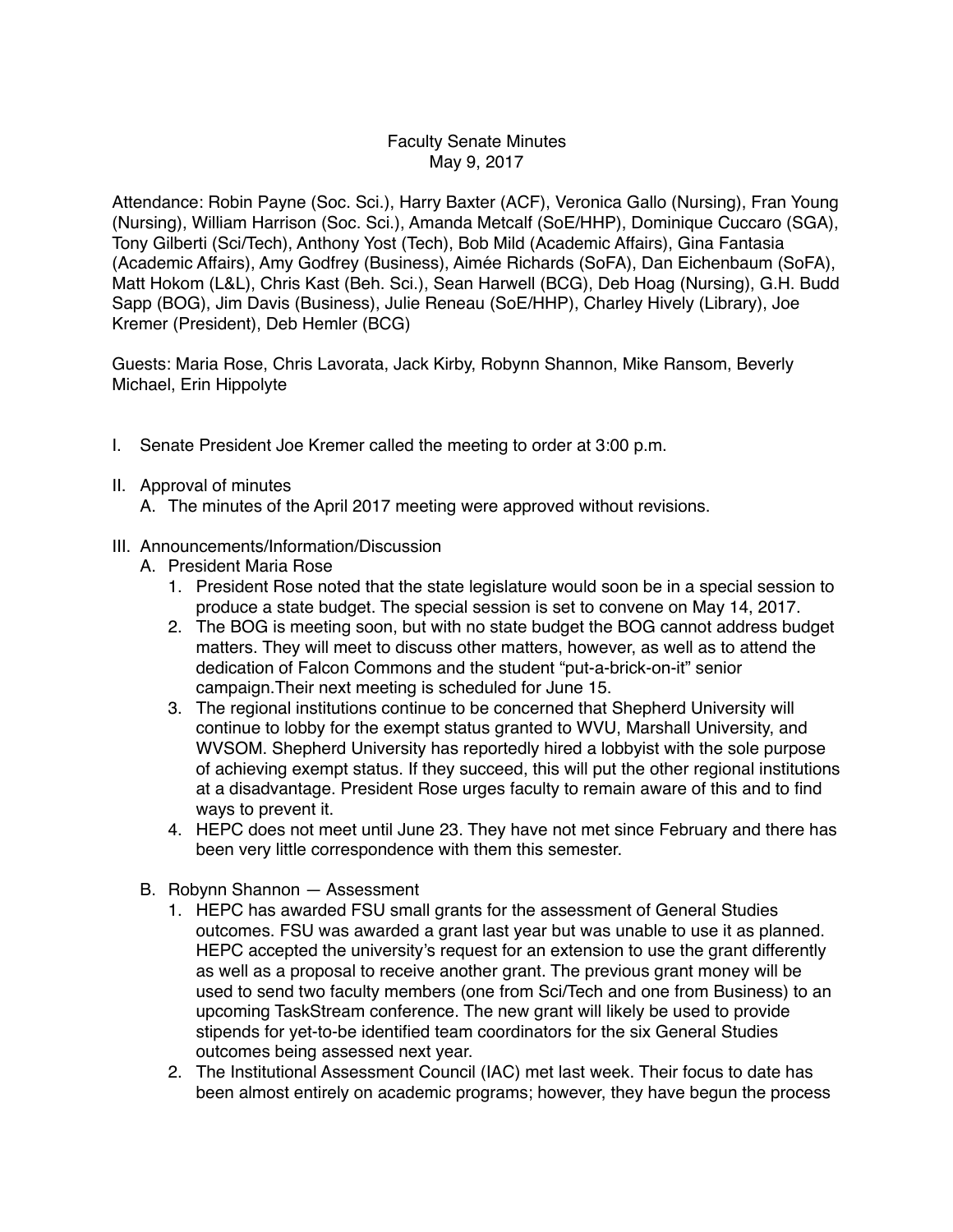of self-evaluation for units with co- and extracurricular learning occur (i.e. "Nonacademic" units). Last year, Student Services and the Advising and Retention office did self-evaluations. The IAC will continue to fold in other units, such as the Falcon Center and the Folklife Center. They will begin with base reports to determine where to head next.

- a) The IAC also discussed the reporting and peer review process for academic programs. Three complete cycles have been completed and the focus will now shift from improving reporting of assessment results to thinking more seriously about how to improve and assess students' learning experiences.
- b) Tim Oxley and Robynn Shannon will be working on drafting an outline for peer "consultants" about what the role might look like with plans to address their proposed guidelines at the next meeting of IAC before putting them into place for the next cycle of reporting.
- C. G.H. Budd Sapp BOG
	- 1. Sapp thanked the Senate for his nomination and re-election as the BOG representative.
	- 2. Sapp noted that comment period for the BOG policy on sexual harassment was currently open. He also shared information regarding admissions, construction updates, and streamlining the metric used for support for out-of-state students based on test scores, which will be a good recruiting tool.
	- 3. There were 686 reservations for the March 2017 Maroon & White Day, with 418 people attending.
	- 4. Sapp reported that the search committee for the Presidential search has been set and that the BOG was currently looking to hire a search firm. He anticipates there will be discussion regarding this at the upcoming BOG meeting. Any decisions regarding an interim president will be made after a search firm is hired. He will keep the Senate updated as decisions are made.
- D. Harry Baxter ACF
	- 1. Baxter thanked the Senate for his nomination and re-election as the ACF representative.
	- 2. Baxter sent a summary of recent ACF accomplishments and legislative activities through 2016/2017 academic year.
	- 3. As of Friday, there were only six people from six institutions planning to attend the Great Teacher's Seminar. No one from FSU is attending. Baxter will be happy to provide information for interested faculty. FSU faculty who have attended in the past have given it favorable reviews.
	- 4. In light of the budget situation, Governor Justice is looking into how bills can be paid after July 1 if a budget is not in place. The auditor is making contingency plans for paying state police and keeping limited government offices in operation.
- E. SGA Representatives
	- 1. Dominique Cuccaro reported that SGA held its final meeting two weeks ago. They swore in new officers. SGA will have no new business until the fall semester begins.
- F. Schedule for Upcoming Academic Year
	- 1. The first meeting of the faculty Senate will be held on August 22.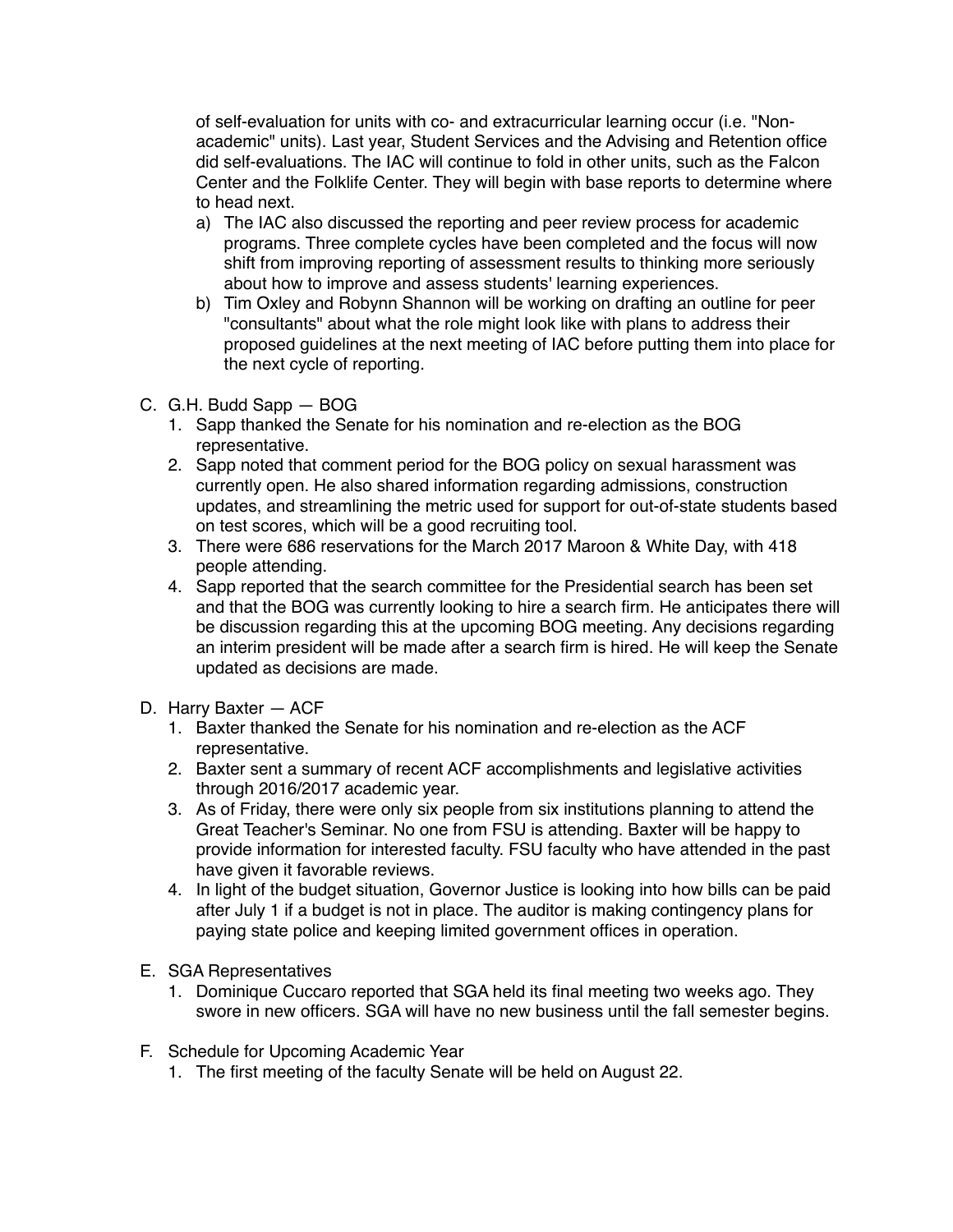## IV. Unfinished Business

- A. Draft Resolution Supporting International Students
	- 1. Senate President Kremer had circulated a copy of the resolution drafted by Donna Long as well as the current BOG non-discrimination policy.
	- 2. Discussion focused on the intent of the draft, the timing of adopting a resolution, and whether it would be prudent to wait until senators were able to consult with their constituents before moving forward.
	- 3. Erin Hippolyte announced that the international student graduate ceremony was being held on Thursday at 12:30. All faculty were welcome to attend and show their support of international students.
	- 4. The Senate determined to table the discussion until the fall semester begins, but that in the meantime the Senate President should remind the campus community of the existing non-discrimination policy.
- V. New Business
	- A. Minor Business
		- 1. Committee Reports
			- a) The following committees submitted annual reports to the Faculty Senate: Academic Appeals, Admissions and Credits, Athletics, Curriculum Committee, Faculty Development Committee, Faculty Harassment Complaint Committee, Legislative Advocacy Committee, Faculty Welfare Committee, General Studies Committee, IRB Committee, International Education, Library, Student Financial Aid Appeals, Student Hearing Board, Personnel Committee, Presidential Perception Survey Committee, Nominating Committee, Ad-hoc Presidential Search Committee
			- b) Kremer noted that the Committee on Committees had raised some issues warranting discussion with the process, specifically the configuration of the Personnel Committee, and the Faculty Harassment and Complaint Committee called for more clear guidelines. Both of these issues will be more fully addressed by the Senate during the next academic year.
			- c) All committee reports were accepted by the Senate.
		- 2. Curriculum Proposals
			- a) Curriculum Proposal #16-17-13 AMENDMENT
				- (1) Jack Kirby explained the need for a minor amendment to the previously approved computer science cyber security proposal. A required course (computer ethics) was inadvertently dropped. The proposed amendment returns it to the curriculum.
				- (2) The Senate accepted the revision without further discussion.
		- 3. Proposed Plaque Design to Honor Thelma Hutchins
			- a) CIO John Lympany forwarded potential designs and language for the plaque via e-mail. There is an alumnus, per the School of Fine Arts, who will make the plaque when a design has been selected.
			- b) Discussion followed regarding the wording of the plaque and where it originated. Charley Hively reported that he had drafted it based on input from the Library Committee, but that it may have been slightly revised by Lympany.
				- (1) The Senate moved to send the draft back to the Library Committee for final approval before moving forward with making the plaque with the aid of SoFA.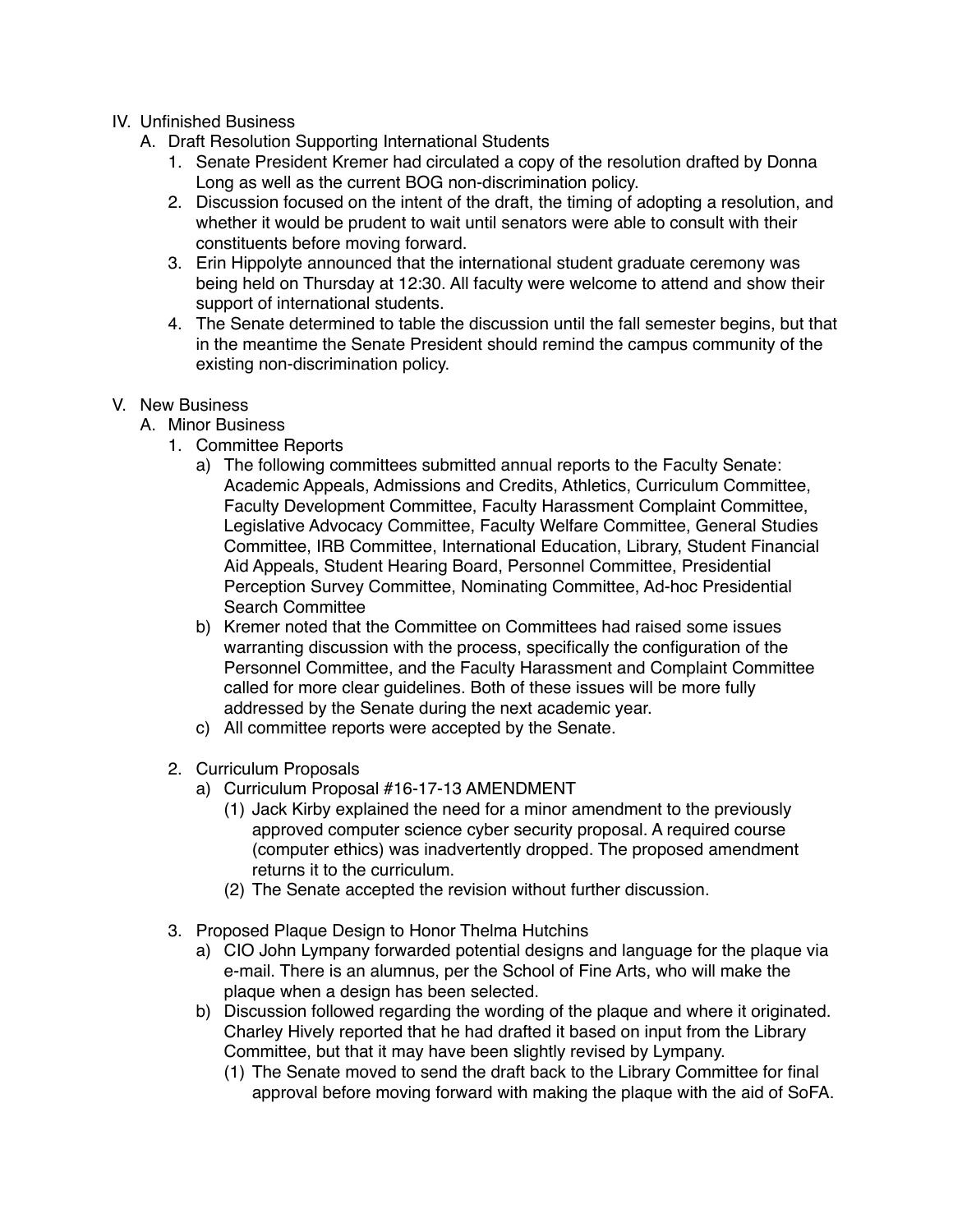- B. Major Business
	- 1. Curriculum Proposals
		- a) Curriculum Proposal #16-17-19 Science Teacher Certification
			- (1) Deb Hemler was in attendance to address questions regarding the proposal. Hemler explained that the university currently has certification programs in chemistry, biology, physics, and general science, but not in earth and space science. The next generation requirements will require that such a certification program be in place. Once the proposal is approved, FSU will be the only institution with this certification already in place in West Virginia.
			- (2) The Senate passed a motion to accept the proposal.
			- (3) The Senate passed a motion to waive the waiting period for second reading.
			- (4) The Senate passed a motion to accept the proposal for second reading.
		- b) Curriculum Proposal #16-17-20 School Health Education
			- (1) Beverly Michael was in attendance to address questions regarding the proposal. Michael noted that the proposal does not change any requirements, but rather streamlines the process for students who are pursuing dual certification to complete the program with fewer credit hours.
			- (2) The Senate passed a motion to accept the proposal.
			- (3) The Senate passed a motion to waive the waiting period for second reading.
			- (4) The Senate passed a motion to accept the proposal for second reading.
	- 2. Committee on Committee Report -- Second Reading
		- a) Veronica Gallo had circulated the spreadsheet with newly identified committee members and existing members from Senate website.
			- (1) Senators noted changes needed for their respective units.
		- b) Gallo noted the previously discussed issue regarding the Faculty Personnel Committee. The committee is limited to five members who are determined on a rotating cycle. Four positions are filled in even years, leaving only one position open to the units who determine committee membership on odd years. In addition, two of the current committee members are from the same school.
			- (1) Kremer noted that the Faculty Senate will revisit the by-laws regarding this issue during the next academic year.
		- c) The Senate approved the committee report for second reading.
	- 3. Proposal from Faculty Welfare Committee re: Academic Integrity
		- a) The Faculty Welfare Committee has drafted a proposal to change the wording of the academic integrity policy in the student handbook.
		- b) The Senate tabled discussion of the proposal until the next academic year so that Academic Affairs can have time to address the issue as well.
- VI. Nominating Committee
	- A. Robin Payne presented the Nominating Committee's slate of candidates for the Executive Committee, which is as follows:
		- 1. Vice President Amanda Metcalf
		- 2. Secretary William Harrison
		- 3. Webmaster Daniel Eichenbaum
		- 4. At-Large Member Mark Flood
		- 5. At-Large Member Amy Godfrey
		- 6. At-Large Member Donna Long